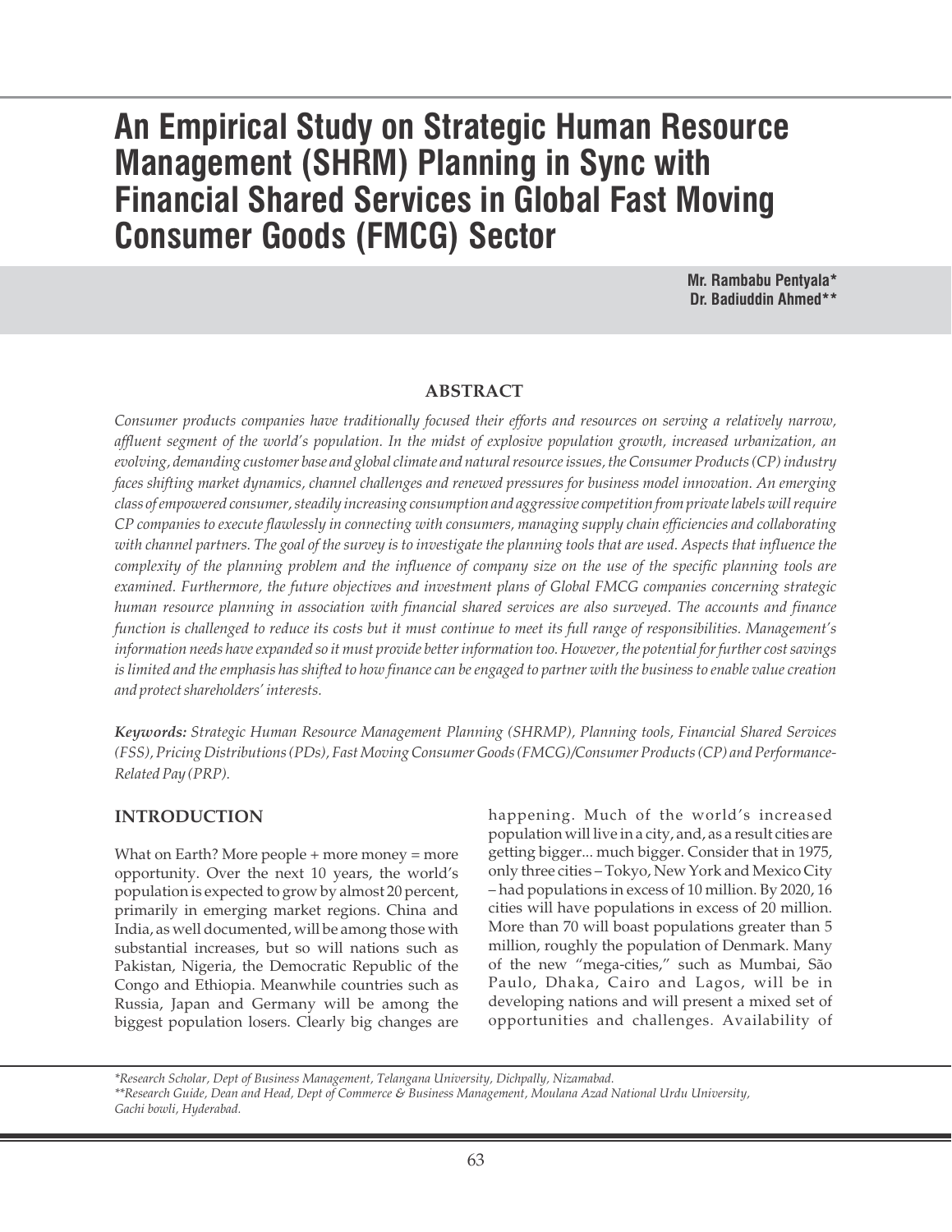transportation, sanitation and healthcare are not likely to keep pace with population growth, resulting in issues with logistics, hygiene and illness. Already, in 2007, more than 1 billion people – or 30 percent of the world's urban population lived in slums. In India, of the more than 1 million kilometers of roads, only 10,000 kilometers were paved. The underdeveloped infrastructure, crowded living conditions and unfamiliar consumers will challenge even the most innovative CP Company. However, these favelas, barrios and colonias, and slums will be the destination for dynamic growth in the future.



**FIGURE-1: The World's population is growing rapidly, but not evenly.**

**1. S H RM PLA N N I N G :** In many FMCG companies, strategic human resources are the most expensive, but also the most flexible factors. Therefore, the optimal utilization of human resources is an important success factor contributing to long-term competitiveness (Zülch, Rottinger & Vollstedt, 2004). A crucial step in the strategic human resources planning process is the translation of strategic goals and objectives into operational priorities, which is the goal of the operational strategic human resources plan. This operational plan provides the link between the strategic plan and the detailed business plan of each team within a division. Literature is overwhelmed with papers that describe mathematical models that try to solve this operational personnel planning problem as efficiently as possible. Van den Bergh, Beliën, De Bruecker, Demeulemeester and De Boeck (2013) classify a set of 291 articles started from 2004 onwards in the light of different perspectives concerning personnel or workforce scheduling. Examples of these perspectives are personnel characteristics, shifts definitions, constraints, performance measures, etc. An important conclusion in this paper is that although the

mathematical models for personnel scheduling problems have a strong theoretical impact, they are barely used in practice. Especially the neglect of a number of characteristics of the real-world personnel scheduling problem puts a burden on the real-life applicability. Kellogg and Walczak (2007) perform a comprehensive survey to investigate whether the numerous developed personnel scheduling algorithms are actually used and implemented in real-world hospitals. They conclude that only 38 percent of the systems that are discussed in research articles are eventually tested in realworld and there seems to be very little academic involvement in systems that third-party vendors offer. Approximately 30 percent of the FMCG companies do not use a specific software system to plan their personnel. The manual-labor scheduling problem is a specific planning problem but nevertheless, the insights into this problem can be broadened to other planning problems with shift scheduling. Kellogg and Walczak (2007) point out that although the development of scheduling algorithms has used academic research for quite some time, the direct involvement of academics in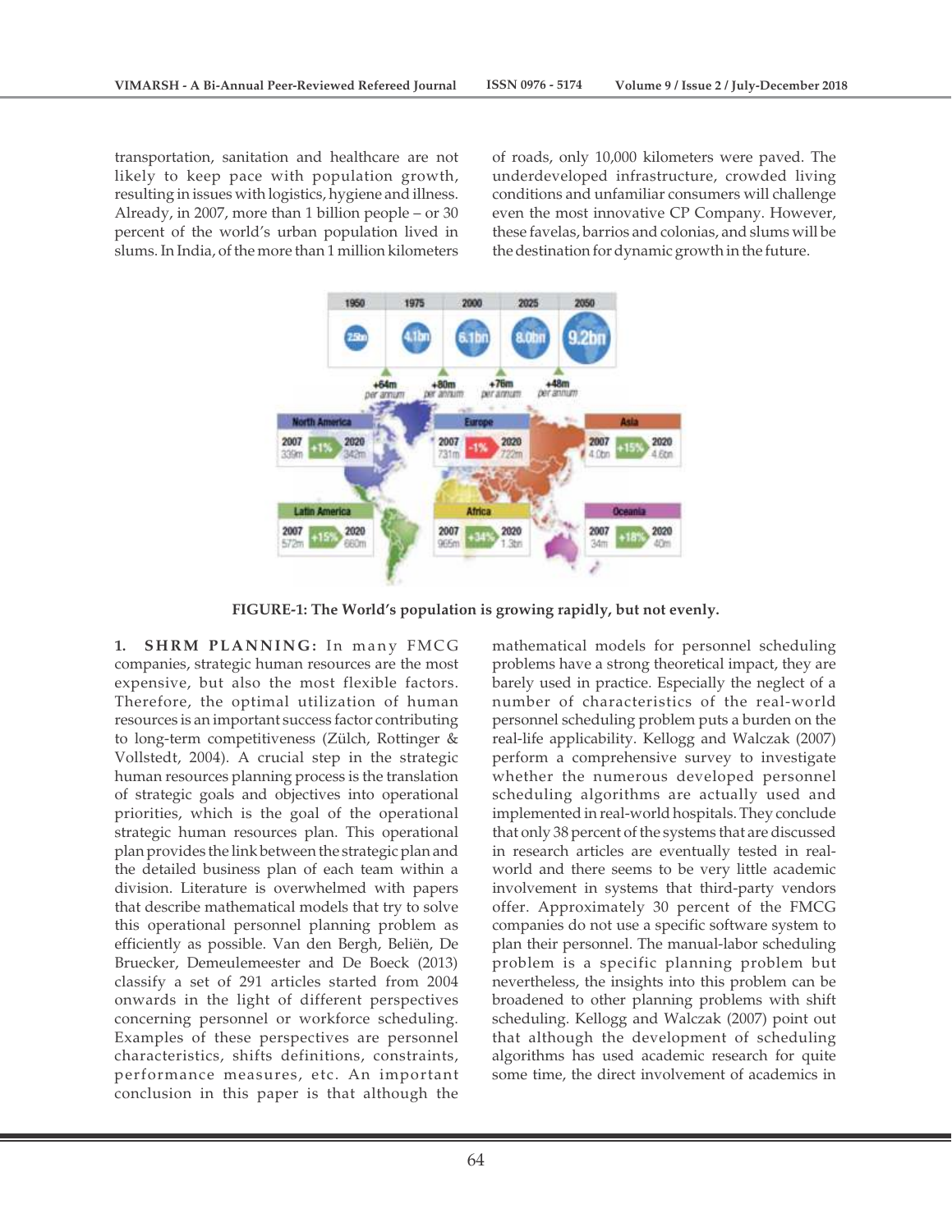the design and development of implemented scheduling solutions in the United States appears to be minimal to nonexistent. There appears to be an overwhelming reliance on self-scheduling methods.



## **Figure-2: Theoretical Pricing Distributions**

**2. METHODOLOGY:** The previous part shows that there exists a research-application gap in strategic personnel scheduling, although the literature is overwhelmed with mathematical models that try to solve this problem. To check whether this research-application gap exists in global FMCG companies, an online survey is developed. This survey tries to find out how global FMCG production companies plan their strategic personnel. The survey was limited to manufacturing companies, so no service companies such as hospitals and call centers were contacted. Note also that not all the companies in this survey deal with shift scheduling. The final dataset includes

responses of 123 companies consisting of 28 big companies, 47 medium sized companies and 48 small companies. Companies with more than 250 employees are categorized as big companies in this survey. This categorization is not complete, but it is just a rough approximation to extract trends in the used personnel planning tools. To test this significance the Fisher's exact test is applied. Fisher's exact test is used to test the statistical significance of two proportions with categorical variables (Hill, Griffiths & Lim, 2011). This test is more accurate than the chi-squared test if the observed frequencies are low. The chi-squared test assumes that each cell has an expected frequency of five or more.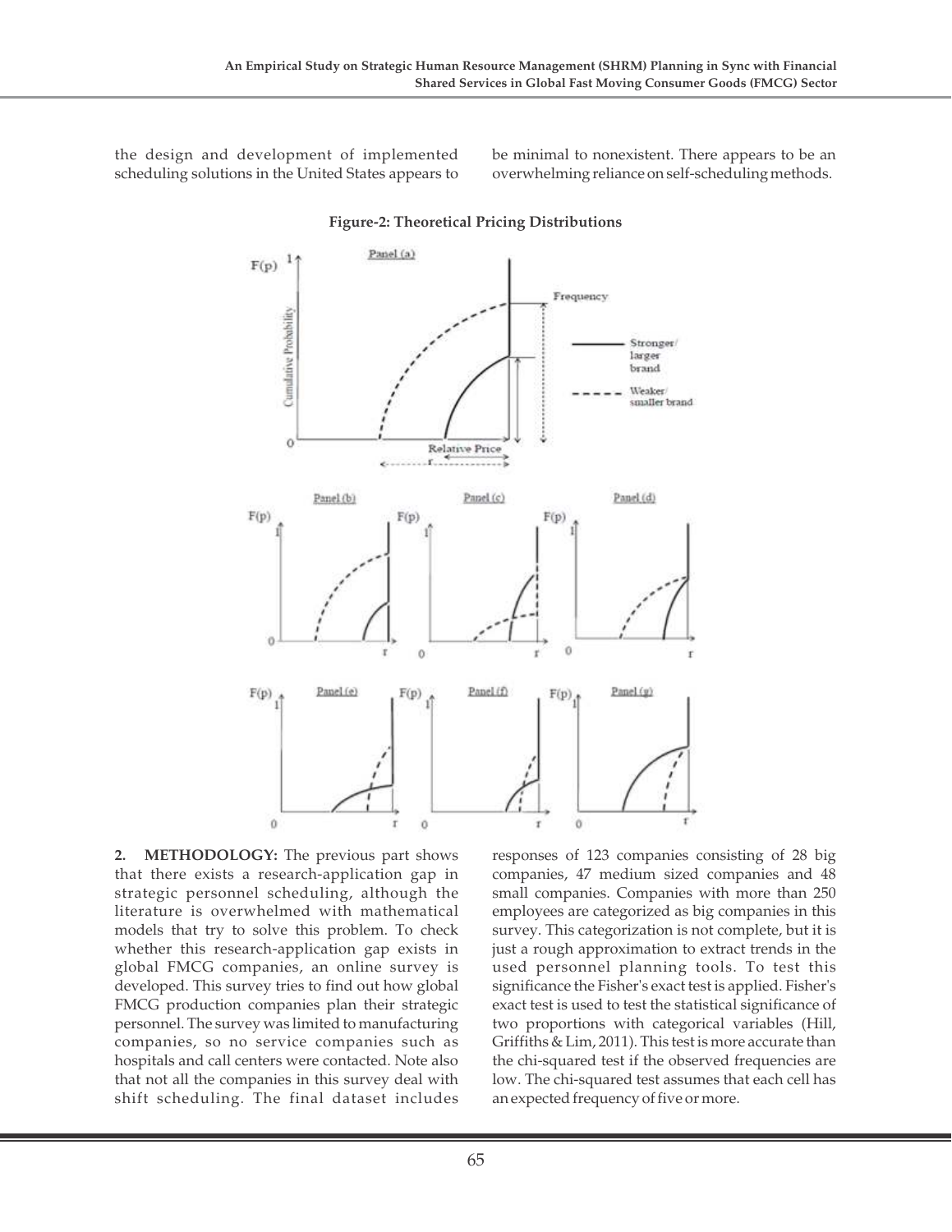**3. DATA ANALYSIS-PLANNING TOOLS:** The main goal of this survey is to investigate how global FMCG companies plan their strategic personnel and to find out whether pen and paper, Excel or other software are used. Figure 3 shows that the gap between practice and research is quite significant, and it only increases if we take a look at which specific software is used. Out of the five small companies that use dedicated planning software, two companies use Microsoft Outlook and one company uses iCal. These software tools are not able to provide any kind of scheduling or optimization. Similar findings originate for medium and largesized companies. Many of the software tools are in reality nothing more than time registration tools, used to create a link between the financial (i.e., often a third party employers' social-accounting

secretariat), and the operational department. This software then records the number of working hours for a specific employee, it can be used to register the holidays, etc., and it automatically calculates the wage for that specific employee. This software can also be provided by ERP-software solutions, such as SAP. The company chooses the modules (at a given cost) it will use. These large ERP-software solutions often provide a tool dedicated to personnel scheduling. However, it is not clear if the four companies that specified this planning solution really use this tool. Chang et al. (2008), who analyze the factors that affect the ERP system usage, indicate that the least-used module of the ERP system is Human Resources in contrast to the Finance module, which is the most popular.



**Figure-3: Absolute values of planning tools per company size**

#### **4. SINGLE VERSUS MULTIPLE SHIFTS:**

Approximately 62 percent or 77 companies use multiple shifts and 38 percent or 46 companies use only one shift to maintain their operational activities. From these 77 companies, 24 are small, 29 are medium sized and 24 are big, according to the criteria of the researcher's categorization. The data obtained by the survey indicate that 50 percent of the surveyed small companies and 40 percent of the medium-sized companies do not use multiple-shift scheduling, while approximately 86 percent of the big companies use multiple-shift scheduling. No distinction is made between companies with two

and three shifts. It is worthwhile to investigate whether companies with more than one shift use different planning methods compared to companies with only one shift because the planning of different shifts increases the complexity of the planning problem. Again, these conclusions should be considered as a possible trend, since the set size is too small. For the large sized companies with a single shift, for instance, 100% (i.e., the four companies) use specific scheduling software, which will probably not be the case in reality.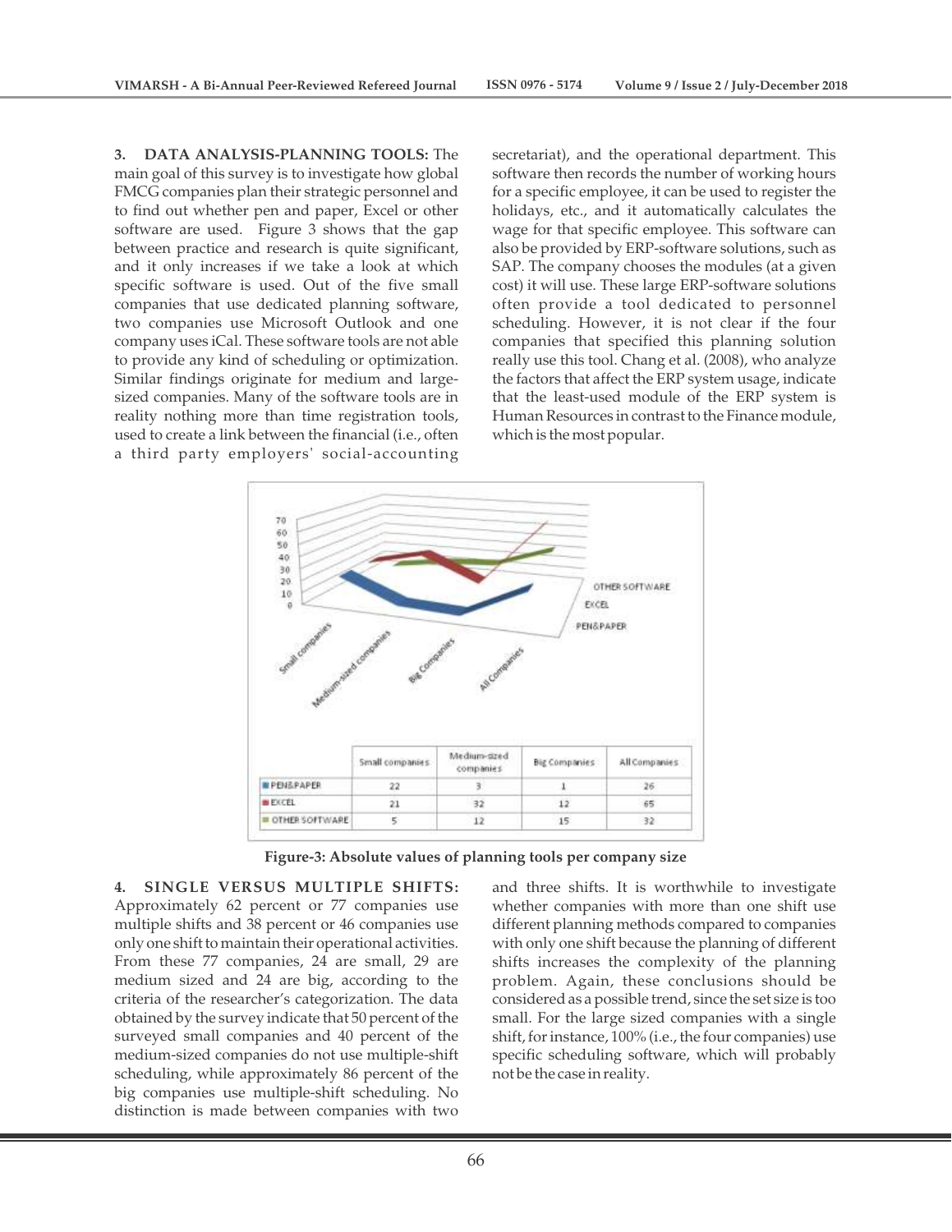

**Figure-4: Share of companies according to size and number of shifts, divided over planning tools**

**5. DE-CENTRALIZATION:** Figure 5 shows the proportion of companies that use a centralized personnel planning system in comparison with companies that decentralize their planning. 44 or more than 90 percent of the small companies keep their personnel planning centralized. With an average of 19 employees to be planned, it is obvious that a decentralization of the personnel planning is not necessary to preserve a good overview. Furthermore, the number of employees of the companies with a decentralized personnel planning is respectively equal to 45, 42, 32, and 13 employees, with an average of 33 employees. This is considerably higher than the global average of 19 employees in small companies. These four companies plan their personnel in groups of respectively 6, 10, 15 and 5 employees. These results indicate that the decentralization grows with an increasing number of employees that need to be planned.



**Figure-5: Centralized versus decentralized planning policy**

On average 126 employees need to be planned in medium-sized companies. Figure 5 shows an interesting evolution towards more decentralized planning in comparison with smaller companies  $(p=0.000)$ . Medium-sized companies that decentralize their planning, schedule on average 20 employees per business unit. Due to this decentralization, the average number of employees that need to be planned in medium-sized companies

decreases from 126 to 96 employees. Of the big companies, 67 percent decentralize their planning, which is significantly higher than in medium-sized companies (p=0.031). Big companies have different business units that plan their personnel separately. This results in smaller planning problems and more efficient control in the different business units. Big companies that decentralize their planning have to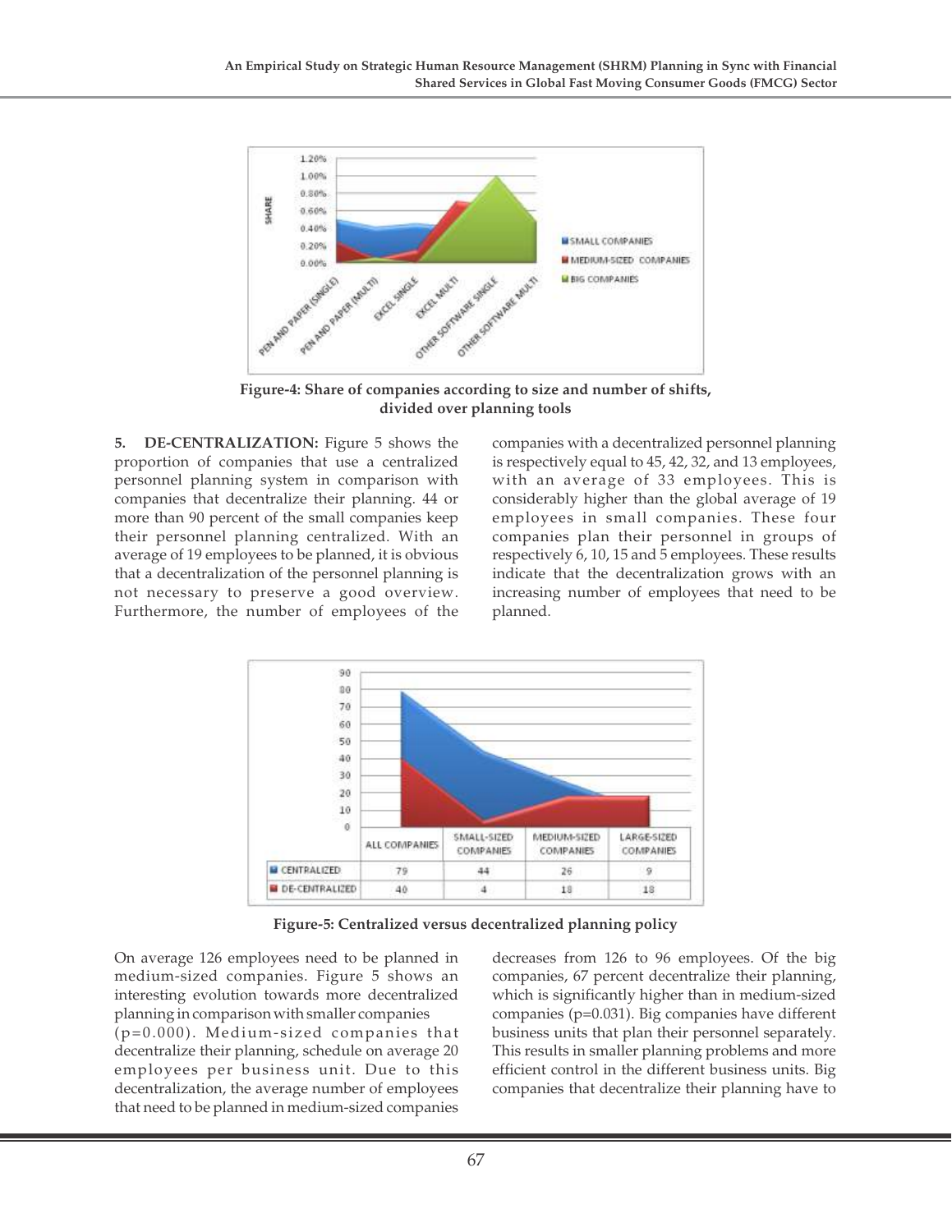plan 47 employees on average in the different business units.

**6. REASONS:** The main reasons for the use of a specific planning tool include financial reasons, user-friendliness and the compatibility with other systems. Figure 6 shows the responses for the 84 companies that answered the question of why they opt for a certain planning tool. It is important to note that companies were able to provide more than one

answer on this question, which entails that the percentages of the answers exceed 100 percent. In total 75 percent of the companies indicate that userfriendliness is an important reason to obtain for their specific planning tool, followed by the financial consequences and the compatibility with other systems. Mostly, companies indicate that a combination of different reasons is important in their company.

The data of the survey confirm that the financial



**Figure-6: Reasons for using a specific planning tool**

aspect is quite important for the implementation of scheduling software in global FMCG companies, but the user-friendliness remains the fundamental reason. In total 59 percent of the companies that use scheduling software indicate that user-friendliness is an important reason. Further, the compatibility with other systems gains in importance compared to the use of Excel or pen and paper. The incompatibility between software systems is also one of the major reasons why real-life schedulers prefer spreadsheets (Berglund & Karltun, 2007). Software providers such as SAP offer a wide range of solutions that cover the whole organization.

**7. SKILLS:** This section goes more into depth on the aspects that influence the complexity of the planning problem. First of all, Figure 7 indicates whether skills and/or education are taken into account in the allocation of employees to tasks. Approximately 46 percent of the companies consider both skills and education, 45 percent only incorporate skills and 5 percent only education. Finally, 4 percent of the companies take neither skills nor education into account.

In total 51 companies use both skills and education in their allocation process. The rise in complexity causes an increase in the proportion of companies that use scheduling software and a decrease in the proportion of companies that use pen and paper and Excel. Figure 8 shows the way skills are defined. Skills can be defined hierarchical, which means that higher ranked employees can automatically perform tasks of lower ranked employees. Skills can also be fixed, which means that task X requires skill Y and only employees with that skill are allowed to perform task X. Finally, skills can be undefined, which leaves more flexibility in the planning of employees. Figure 8 indicates that skills are mostly fixed in global FMCG companies. Furthermore, many companies also indicate that they do not strictly define the skills of their employees. In total, 104 companies provided an answer to this question. The companies were able to give more than one answer. In total 52 companies use fixed skills, 48 companies do not strictly define skills and 17 companies define the skills of their employees hierarchical.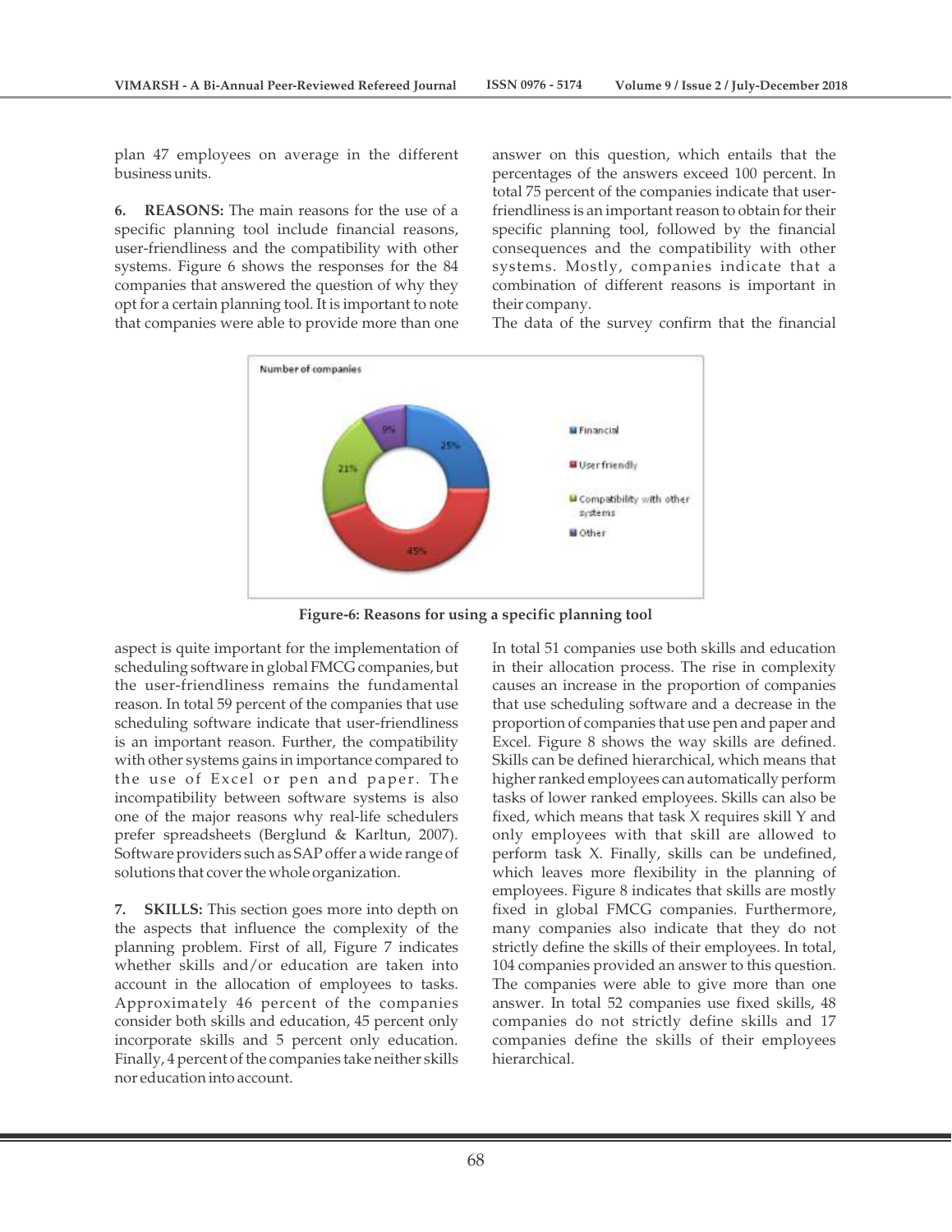

**Figure-7: Are skills and education taken into account?**



**Figure-8: How are skills defined?**

Considering small companies, 23 do not strictly define the skills of their employees to allocate them to tasks and 15 companies use fixed skills. Contrarily, in medium-sized companies, 15 companies do not strictly define their skills, while 28 companies use fixed skills. Finally, in 10 big companies skills are not strictly defined and in 9 big companies skills are fixed.

**8. HUMAN FACTORS:** The following aspects that influence the complexity of the planning problem are the preferences of the employees. Approximately 18 percent of companies do not take employee preferences into account. Those 18 percent

include 50 percent small companies, 32 percent medium-sized companies and 18 percent big companies. This suggests that smaller companies are less flexible for their employees. Contrarily, 82 percent of the companies take at least one preference of their employees into account. Figure 9 shows that 85 companies or 69 percent of all surveyed companies allow their workforce to state their holiday preferences. Furthermore, 25 percent of the companies consider preferences for certain tasks, 24 percent takes preferences for certain shifts into account and 8 percent tries to plan employees together with their preferred colleagues.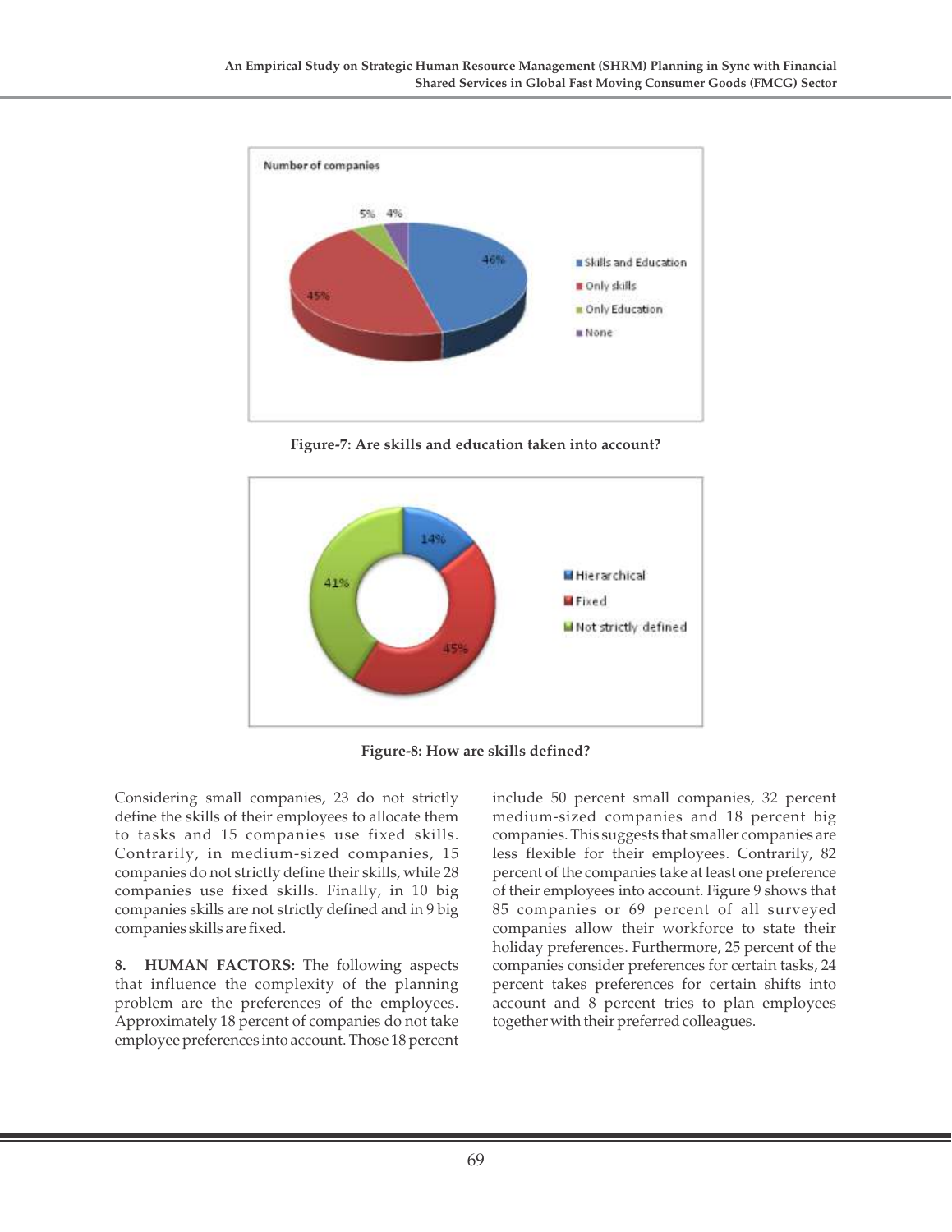

**Figure-9: Is it possible for employees to state their preferences?**

**9. OVERTIME:** Figure 10 shows whether it is possible to make over time in global FMCG companies and how this overtime is limited. In total, 102 companies provided an answer to this question. It was possible to indicate more than one answer on this question. The answers are more or less equally spread, but overtime limited per year is the most popular way to limit overtime in production companies. In total, 30 companies or 29 percent of the companies indicate that overtime is limited per year. Overtime limited per day is used in 25 companies, overtime limited per week is implemented in 21 companies and overtime limited

per month is adopted in 16 companies. Finally, 20 companies or approximately 20 percent of the companies do not allow employees to make overtime. From those 20 companies, approximately 65 percent are small companies, 30 percent are medium-sized companies and 5 percent are big companies. Finally, six companies indicate several possibilities to limit overtime in their company: 4 of them limit their overtime per day, but also per week. This could mean that employees are allowed to make overtime every day, which is accumulated at the end of the week, but at the end of the month, the average needs to be zero.



**Figure-10: Is it possible to work overtime?**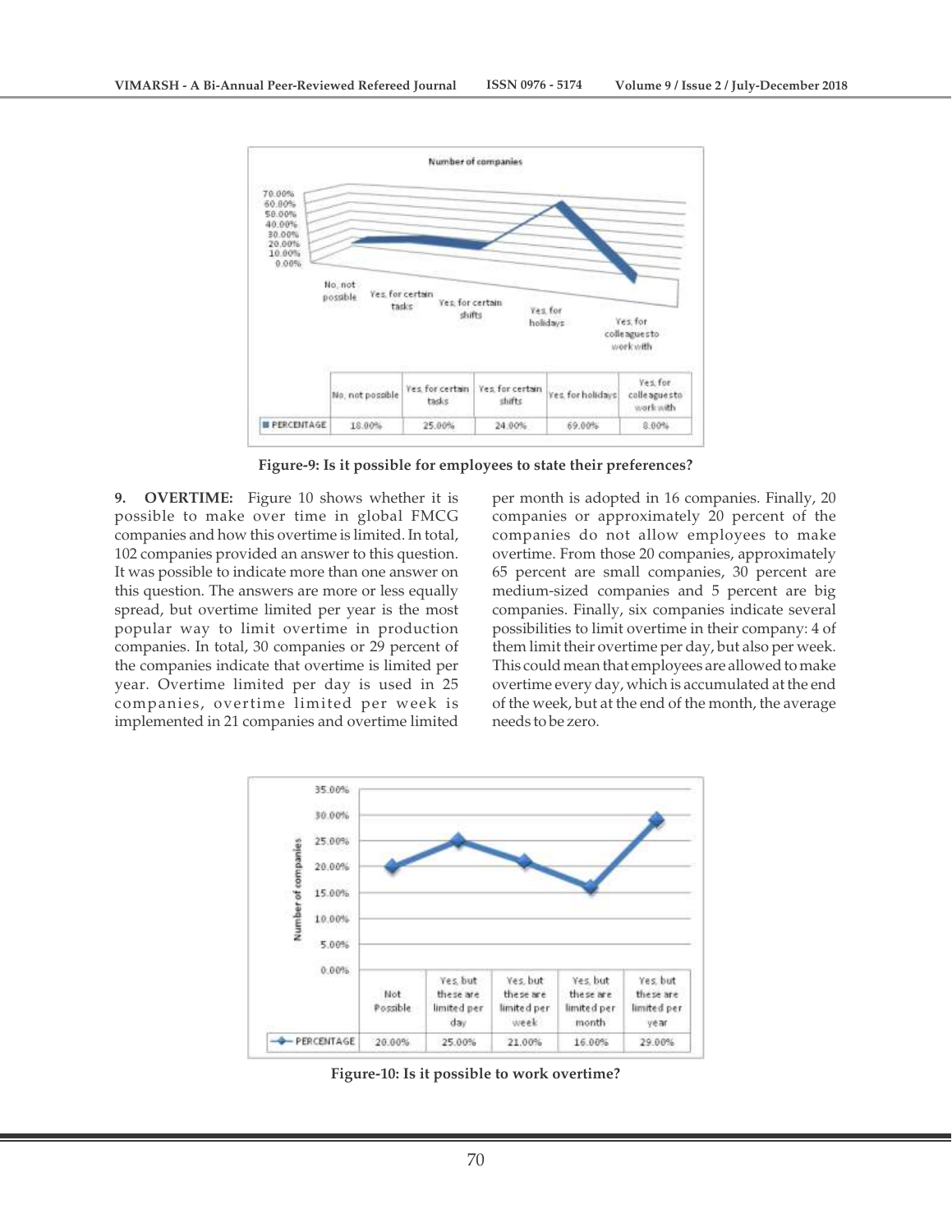The need for 'finance transformation' has been recognized for over a decade. This is a journey towards a situation where the efficiency of finance operations has been maximized, management information is insightful and actionable and finance is seen less as a necessary overhead and more as an important management discipline that enables value creation. This destination may always be hazy and beyond the horizon, but the direction seems clear. Some organizations have taken an early lead. The finance function's accounting operations can be more efficient if centralized so that processes can be standardized and economies of scale realized. Whether in-house or outsourced, these shared service centers can be centers of excellence where expertise is concentrated. Through investment in technology and skills development, the role of shared service centers in accounts and finance is expanding to include higher value services such as reporting and analysis. Other support services, especially information technology (IT), strategic human resources management (SHRM) and procurement may be provided too.



**Figure-11: Beyond transactional support, the scope of finance shared services is expanding to business analysis/planning**

**10. MANAGING THE FINANCE BUSINESS PARTNER'S PERFORMANCE:** There is little evidence of the finance function being required to make a business case for the finance business partner role. The finance business partners' costs are usually covered by the finance function. Sometimes they are charged out to the business line being supported. Doing so raises challenging questions about their effectiveness or perceived value. So it's important to consider how they can be managed and what value they contribute. The performance of finance business partners can be assessed by the level of the support provided by the accounts and finance function as a whole and at an individual level.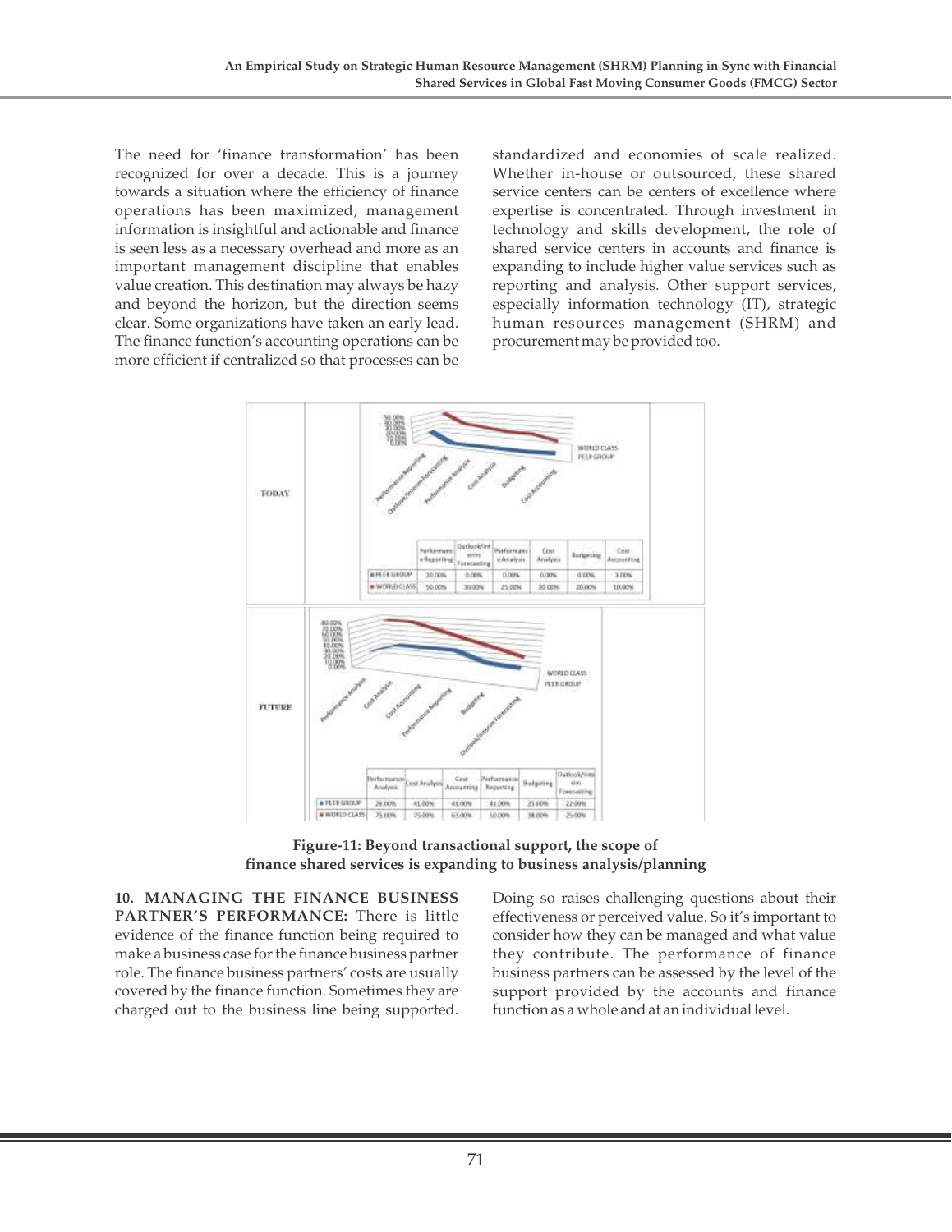

**Figure-12: How finance masters spend their time?**

**11. GETTING FLEXIBLE:** Flexibility on the part of global FMCG manufacturers has never been more critical than it is today. Volatility in raw material prices, unpredictable exchange rates and unprecedented environmental disasters have disrupted global supply chains. Uncertainty about a macroeconomic recovery has dampened consumer confidence. Complexity and ambiguity surrounding technological disruptions and regulatory shifts across major global markets are making matters

worse. Together, these characteristics have created a business environment marked by permanent volatility. To survive in this arena, businesses must be lean and agile so they can respond swiftly to changes in demand and supply. Large scale can be a disadvantage because like unwanted flab, it can slow businesses down. Indeed, the benefits of being lean and agile, such as efficiency and cost benefits, are outstripping those previously associated with large scale.



**Figure-13: Lingering up of global FMCG manufacturers**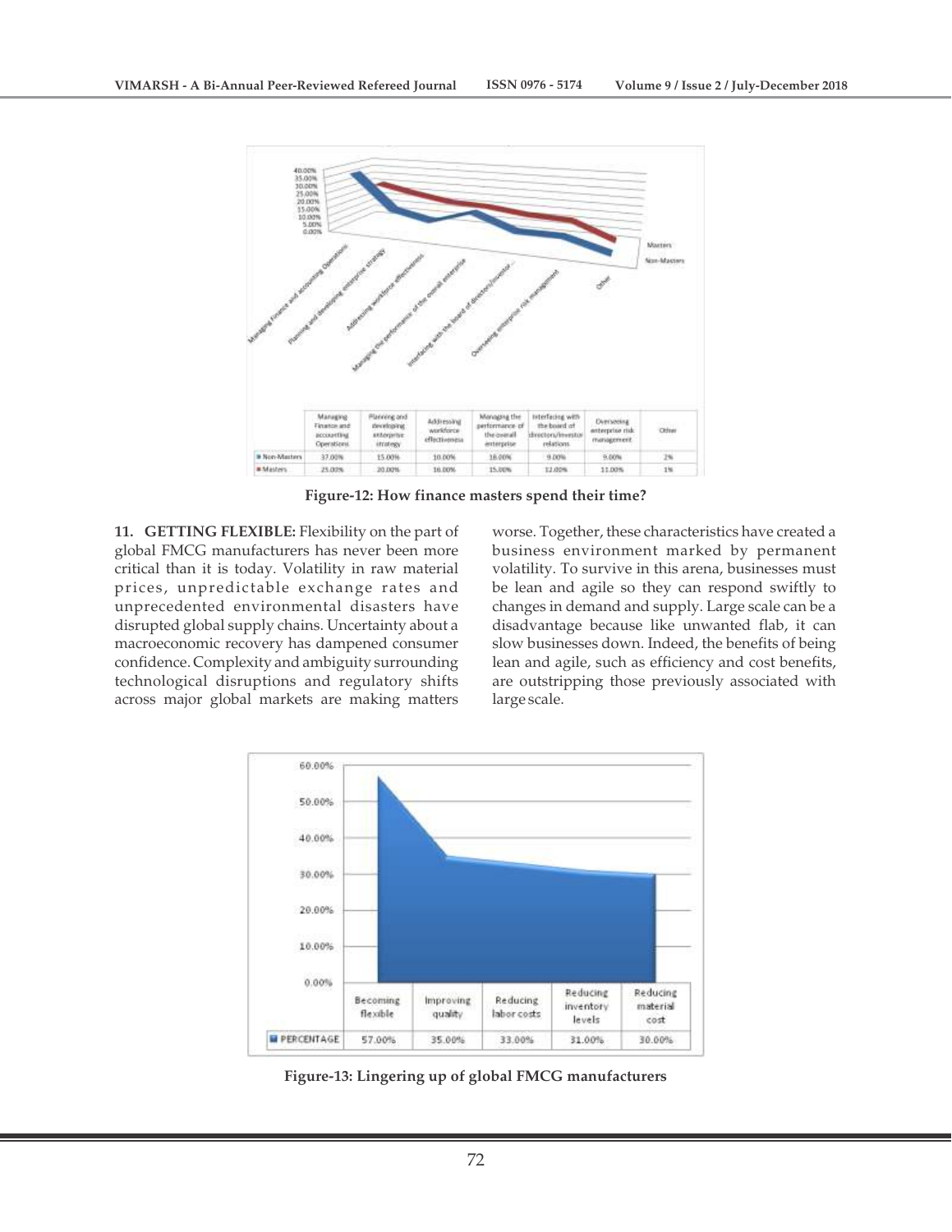In this regard, Indian FMCG manufacturers may have an advantage. Relatively unrestricted by the legacies of large scale, they have a greater opportunity to build flexibility into their operations than manufacturers in China or Germany do. But achieving flexibility by optimizing a company's operating model is easier said than done. Operating model strategies of the past that assumed predictable business cycles will no longer work well. Business leaders that were trained to navigate these cycles may miss their mark in volatile times. Processes and systems that were designed to achieve large scale and low cost will become irrelevant. Digital technologies, such as advanced analytics, telemetry, industrial Internet cloud and mobility, can help in such times. These technologies are becoming increasingly important in manufacturers' efforts to sense impending changes in their business environment, enable faster and better decision making, and create strong networks and relationships across stakeholders. Digital technologies can help build an ultra-flexible, hyperresponsive operating model, fundamentally shifting the economics of production. Indian FMCG manufacturers that embrace digital technologies to achieve flexibility should be able to contribute much more to the nation's growth than they have in the past—without worrying about building large-scale operations.



**12. D ATA A N ALYSIS- D EMO G RAP H I C PROFILE OF THE RESPONDENTS:** The online survey garnered over 100 responses from founders,

CEOs and core members of the leadership teams of social enterprises overall the globe.



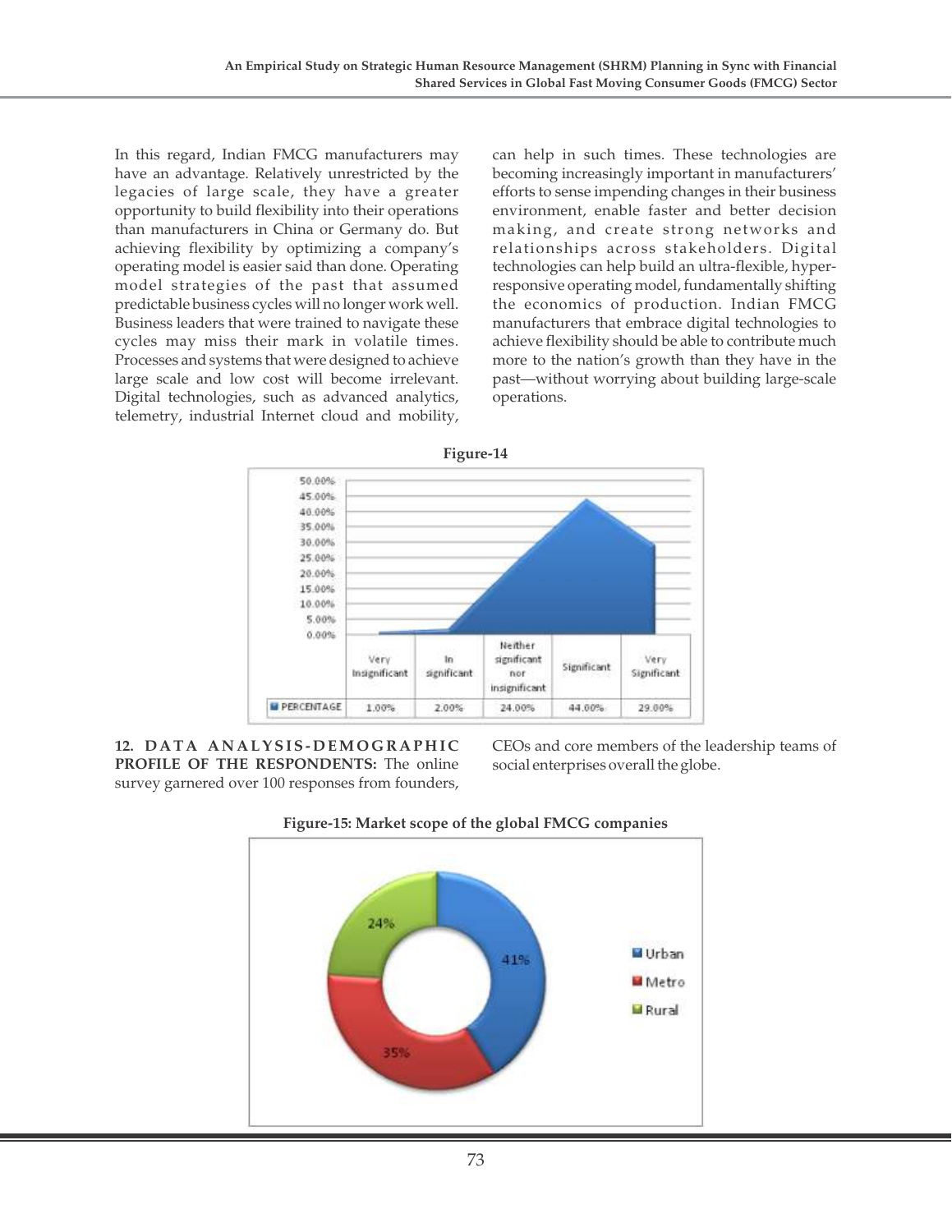**VIMARSH - A Bi-Annual Peer-Reviewed Refereed Journal ISSN 0976 - 5174 Volume 9 / Issue 2 / July-December 2018**

While other obstacles appear to ebb and flow across the enterprise growth cycle, finding and keeping good talent is a challenge facing enterprises from their first hire to most recent. Around 40% of respondents report that they have had to compromise on the candidates' qualifications or experience level in at least one out of five hires, while 17% have compromised on more than 40% of hires.

While rural hiring challenges are significant, enterprises based in large urban centers such as Mumbai and Delhi face equally strong, but different challenges. While urban-based organizations have access to a larger pool of applicants, competition for the same talent is more acute than in smaller cities and rural areas.



#### **Figure-16: Compromised Hires**

Retention is not seen as an acute problem at the senior levels, and this has been validated by followup interviews. Once on board, senior level employees buy into the organization's mission and wish to make a difference. They are also more likely to have opted to work in order to scale a level or two in terms of hierarchy. This reduces their propensity to move out of the organization. Recruitment

challenges seem to be more evenly spread out across levels of hierarchy. Respondents cite a limited pool of qualified candidates and the inability to offer a competitive salary as the top two recruitment constraints. These two are followed by poor branding and stability compared to larger, more established organizations.



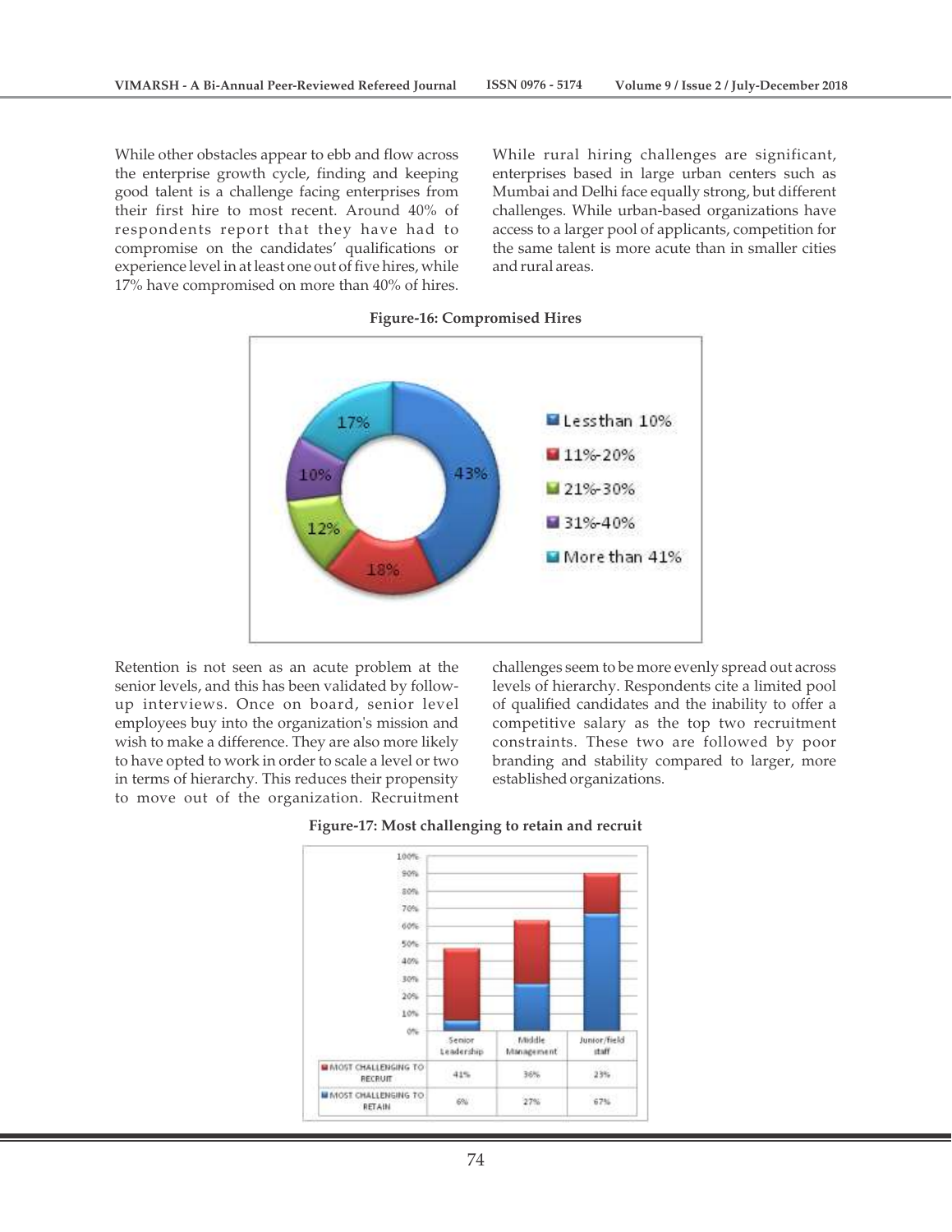**13. PERFORMANCE RELATED PAY?** The examinations required to qualify as an accountant are demanding, especially if they are taken while also performing a full-time role. This demonstrates how accountants are prepared to work hard. This work ethic is often most evident in their preparedness to work long hours at period ends to get the job done without a need for incentives. But if finance business partners are expected to contribute to value creation alongside their counterparts in the business, they should probably have a consistent incentive scheme to promote goal congruence. A challenge is to ensure that they also have an incentive to maintain their objectivity. Their incentive scheme should be consistent with the creation and protection of shareholder value.



**Figure-18: Prediction of Turning Points by Leading Index**

**15. CONCLUSION:** Companies need to determine what role they want finance to play and a financial strategy to ensure that they are developing the finance capabilities necessary to deliver the service that is required. In particular, clarity is required about the role of finance business partners in the business. Only then can the skill sets require to be defined and training programs developed.

- There will be little demand from the business for finance to provide a business partnering service if the service offer and its business benefits are not clear.
- A business partnering service cannot be supplied where accountants are fully occupied by the reporting cycle. The business' requirement must be clear.
- In either case, the service must be part of a wider finance transformation program and finance business partners must have to have the ability, capacity and credibility to deliver the service offered.

**16. FUTURE RESEARCH:** Future research in the area of HPWS/Ps in FMCG needs to consider linking HPWS/Ps specifically to industry size. As discussed in the previous chapters, there may be a

relationship between industrial size and the effect of HPWS/Ps, which this research did not address. HPWS/Ps could also be examined in an industryspecific context within FMCG industries. International research had found that some industries might be more conducive to the uptake of HPWS/Ps than others. Whether this is applicable to the FMCG context is an area that could be explored. HPWS/Ps require a longitudinal study over at least 3-5 years to be able to show any true benefits that the systems may produce. Environmental macro factors such as economic and labor factors that may influence financial performance need to be monitored. More qualitative case study research needs to be undertaken in the area of HPWS/Ps to monitor how industries design and implement systems. Implementation and diffusion appear to be keys to successful HPWS/Ps, but little qualitative research has been done on how either function in the industry.

# **BIBLIOGRAPHY**

*• Berglund, M. & Karltun, J. (2007). Human, technological and organizational aspects influencing the production scheduling process. International*